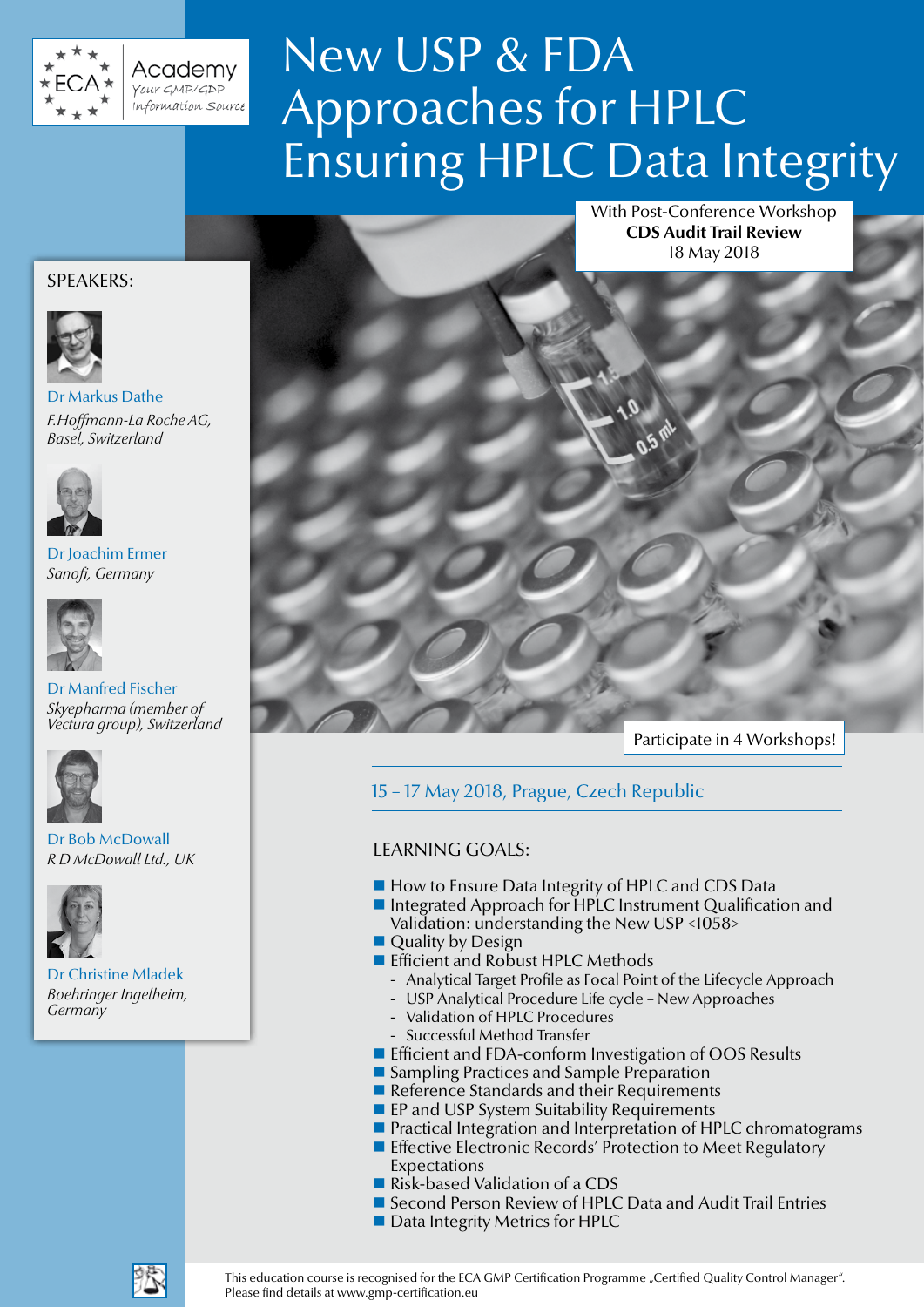## New USP & FDA Approaches for HPLC

15 – 17 May 2018, Prague, Czech Republic

### **Objectives**

The purpose of this course is to provide attendees with practical information to perform and manage HPLC analyses within GMP-/FDA-regulated environments as well as ensure the integrity of the data generated. The course content includes the latest information on USP with proposed approaches on HPLC method development, validation and continued verification and new version of USP <1058> on Analytical Instrument Qualification (AIQ). This is reinforced by outlining the requirements for ensuring data integrity.

Quality by Design throughout the life of an analytical procedure is the new approach to method development and validation. The USP will be writing <1220> to complement <1224>, <1225> and <1226>. ICH Q2(R1) is also due to be updated as a consequence. The FDA method validation guidance issued in 2015 includes a section on lifecycle management, as well as the amendment of USP <1225>.

Data falsification and fraud as a result of poor data management practices and manipulation of chromatography data system (CDS) files continues to be a major regulatory topic. It is not confined to India and China but a global issue. Data management includes generating "complete data" to comply with 21 CFR 211 but also good chromatographic integration practices – when can manual integration be performed and when can't it? What measures should GMP regulated analytical laboratories have in place to ensure the integrity of their chromatographic data? What should a second person reviewer do to ensure that procedures are complied with, data meet the ALCOA+ requirements and that audit trails are reviewed. The course will include the latest FDA, WHO, MHRA, PIC/S and GAMP guidance on the subject and other guidance documents due to be published or updated.

### **Background**

High performance liquid chromatography is a key analytical technique used in nearly all analytical laboratories in the pharmaceutical industry. As such it is regulated with sections in all of the major pharmacopoeias (Ph.Eur., USP, etc.) as well as the subject of an FDA reviewer guidance document. However, HPLC and the associated CDS applications are also the source of some major non-compliances involving falsification and fraud. Therefore, attendees will be given practical advice on ways to ensure chromatographic data integrity and carry out effective second person reviews.

This HPLC course will deal with helping attendees understand the latest USP and FDA requirements for the successful application of HPLC in a regulated GMP laboratory. The emphasis will be on the following issues:

- QbD method development and validation including understanding and trouble-shooting problems
- Analytical Target Profile (ATP) as focal point of the lifecycle approach
- Sampling practices and pitfalls
- Sample preparation for HPLC
- Documentation and Review
- Latest enforcement issues and lessons for CDS
- Understanding the new USP <1058>
- Transitioning from HPLC to UPLC
- USP and EP system suitability tests
- **Monitoring and trending of HPLC performance** parameters
- Chromatographic integration in an GMP context
- Better working to avoid OOS investigations
- Fast and efficient validation of a CDS
- Defining and protecting CDS electronic records
- Understanding the requirements for complete data, raw data and primary analytical record

It is the aim of this course to provide guidance on ways of attaining best regulatory practice (GMP, FDA, pharmacopoeias, etc.) and to address tools to increase analytical HPLC labs' efficiency and effectiveness.

### **Target Audience**

This course is intended for experienced chromatographers, HPLC Laboratory supervisors, QC Laboratory Managers and employees in Quality Assurance.

### **Moderator**

Dr Bob McDowall, R D McDowall Ltd., Kent, UK

### **Programme**

### **Introduction: Overview of HPLC in a GMP Laboratory**

- Overview of the conference
- Role of HPLC in a regulated laboratory
- $\blacksquare$  FDA Quality Metrics impact on the laboratory?
- **FDA** issues with HPLC data integrity
- Quality by Design for HPLC analytical procedures the proposed USP updates
- Overview of the proposed changes for USP <1058> on Analytical Instrument Qualification

### **Sampling and Sample Preparation Practices and Pitfalls for HPLC Analysis**

- $\blacksquare$  Sampling and sampling equipment
- $\blacksquare$  Sampling plans and rationals
- $\blacksquare$  Possible pitfalls during sample preparation incl. some examples for automation
- $\blacksquare$  Consequences for the analysis
- Data Integrity for samples and sample preparation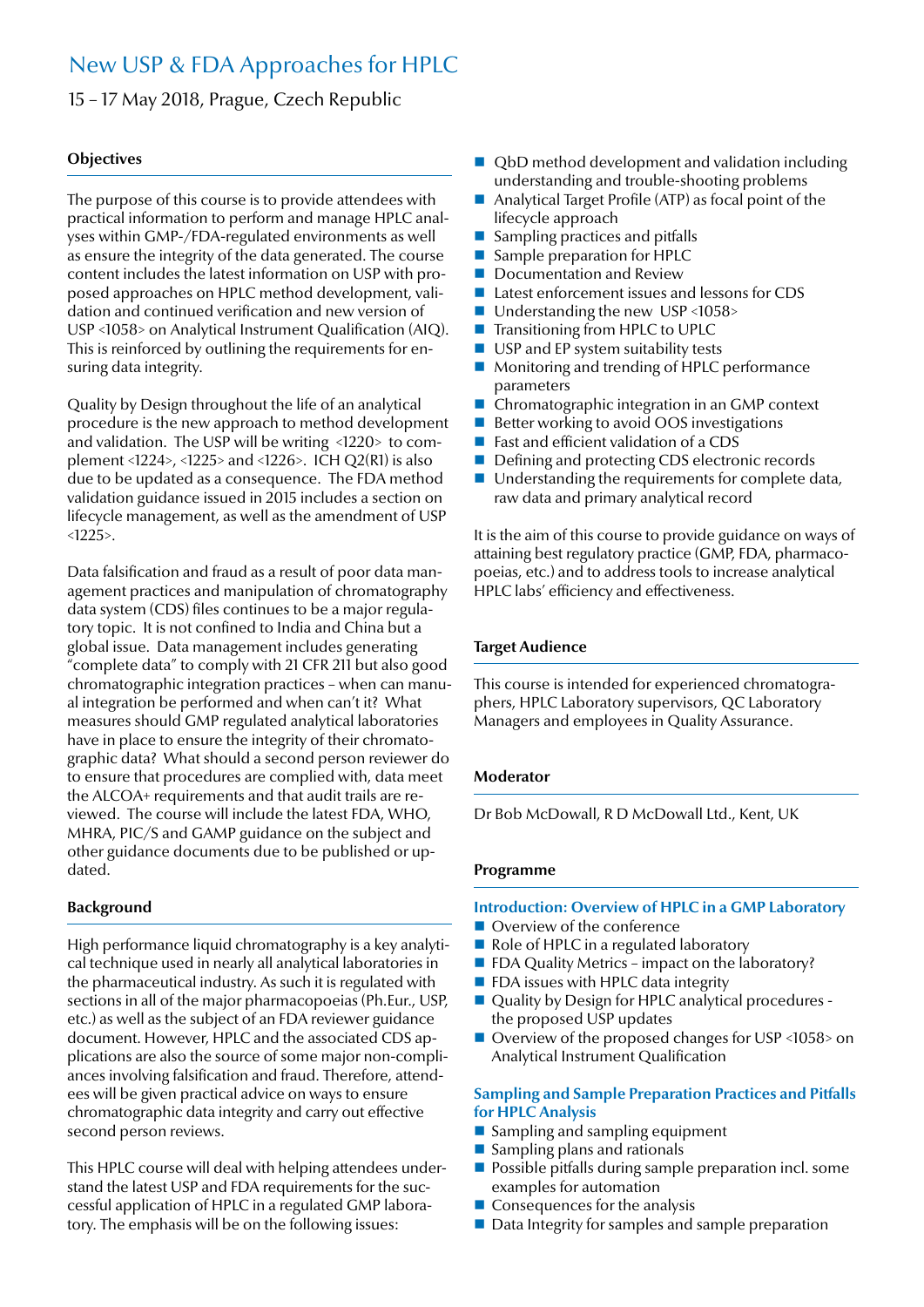### **Supporting Documentation for HPLC**

- Minimizing documentation maintaining clarity keep it simple
- Use of electronic recording systems
- Standardizing processes and procedures
- Operator responsibilities and training
- Servicing internal and external provider responsibilities

### **Quality by Design and Lifecycle Approach to Pharmaceutical Analysis**

- Alignment with process terminology: QbD in analytics
- Defining the measurement requirements: Analytical Target Profile (ATP)
- 3-Stage concept of the analytical lifecycle
	- Method Design and Understanding
	- Method Performance Qualification
	- Continued Method Performance Verification

### **Method Design and Understanding**

- ATP as the starting point for QbD method development
- Identification of critical method parameters to establish the Method Robustness Range
- Understanding the components that make a robust assay

### **Exercise**

### **From Analytical Target Profile (ATP) to HPLC Assay Performance Criteria**

- Measurement requirements for the Quality Attribute Assay
- $\blacksquare$  Precision and Accuracy of the reportable result
- $\blacksquare$  Method selection to meet the ATP
- "Translation" into HPLC Assay performance criteria Moderator: Dr Joachim Ermer

### **Translating from Traditional Chromatography to Fast Chromatography**

- $\blacksquare$  Minimizing the changes
- **Maximising the advantages**
- $\blacksquare$  Improving efficiency and productivity

### **Efficient and FDA-conform Investigation of Out of Specification HPLC Results**

- Requirements of the FDA Guidance
- **Efficient laboratory investigations**
- Reanalysing, retesting, resampling
- **Proactive strategies to prevent OOS results**
- Controls of equipment and method, data trending

### **Risk-based HPLC Instrument Qualification: Good Science and Compliance**

- Changes to USP <1058> for AIQ in 2017
- Difference between the new and old versions of USP  $<1058$
- 'Fitness for purpose' and traceability
- Qualification and validation challenge an integrated approach

### **WORKSHOP I**

### **Risk Assessment for Analytical Instruments and Computerised Systems**

Topics to be covered in the workshop are:

- Understanding the risk assessment methodology
- $\blacksquare$  Facilitated discussion for a simple instrument
- Workshop and discussion for more complex systems Moderator: Dr Bob McDowall

### **Validation and Verification of HPLC Procedures**

- Validation according to ICH and FDA Guidelines
- Identification of relevant performance parameters
- **Exaluation of validation results**
- Sensible use of statistics and validation software
- Verification of compendial procedures, USP Chapter  $<1226>$

### **WORKSHOP II**

### **Common Method Validation Problems and How to Troubleshoot Them**

- $\blacksquare$  Examples from published papers
- Discussion in groups:
- What are the mistakes?
- What are possible improvements?

Moderator: Dr Joachim Ermer

### **System Suitability Requirements for HPLC according to Ph.Eur. and USP**

- Ph.Eur and USP monographs for chromatographic techniques
- Chromatographic parameters
- $\blacksquare$  System suitability requirements
- Adjustments of chromatographic conditions
- Continued method performance verification -Monitoring of SST data

**WORKSHOP III HPLC System Suitability Tests**

Moderator: Dr Manfred Fischer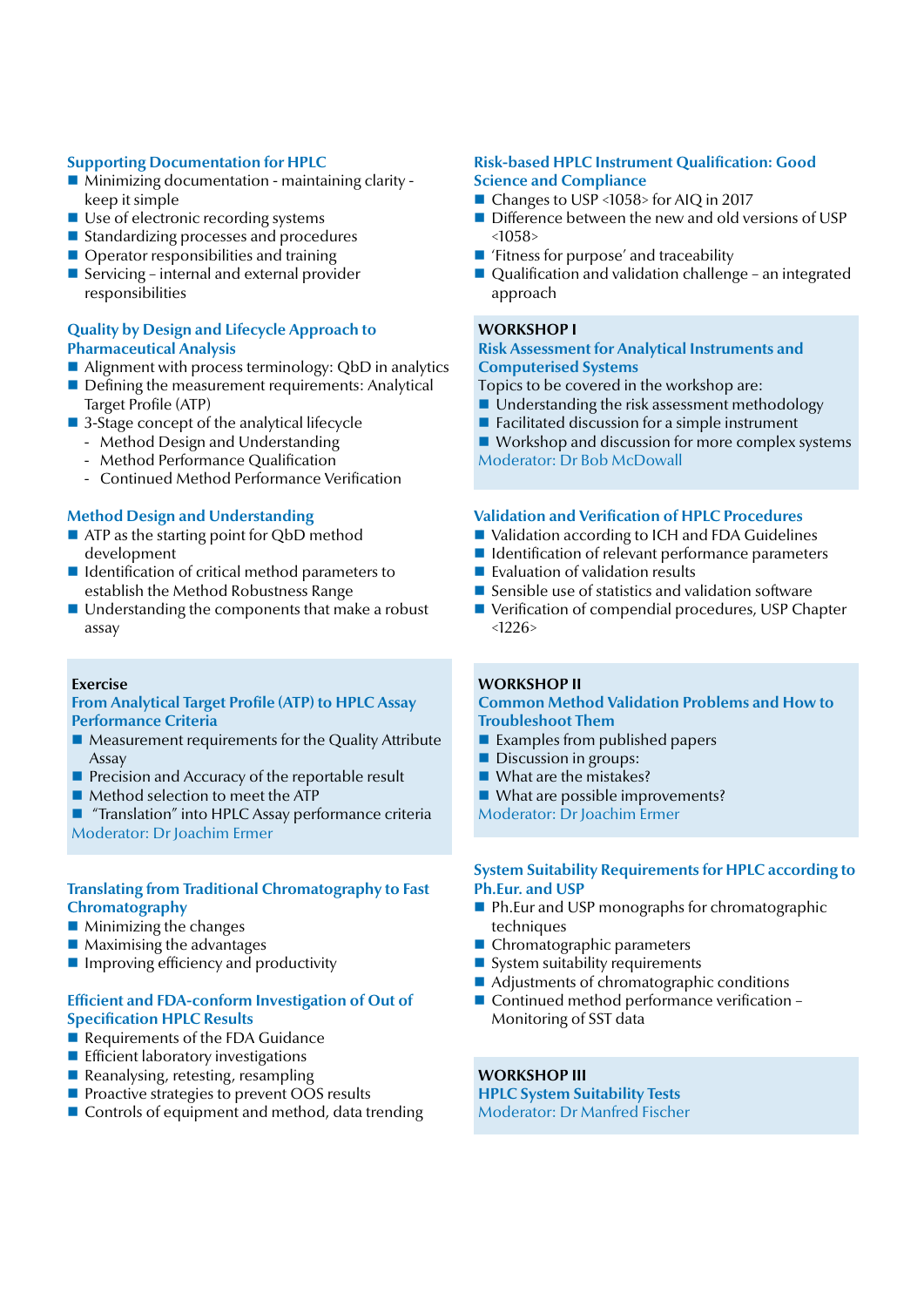### **Practical Interpretation of HPLC Chromatograms: Ensuring Data Integrity and Quality of Results**

- Basics of integration
- $\blacksquare$  How do you judge if the chromatogram is OK?
- $\blacksquare$  Setting the integration parameters
- System suitability for integration?

### **Ensuring HPLC and CDS Data Integrity**

- $\blacksquare$  Hear and understand the ten compliance requirements for chromatography data systems and the benefits they will bring to your laboratory
- Learn from the mistakes of others: Able Laboratories, Ohm Laboratories, Ranbaxy, Wockhardt and many other worthy organisations

### **Reference Standards for HPLC**

- Different types of reference standards
- Requirements and how to quality a reference standard

### **Practical Interpretation of Electronic Records for a CDS**

- Defining the main electronic records for a CDS to comply with 21 CFR 11 and EU GMP Chapter 4
- Additional e-records that can be created depending on your ways of working
- Further e-records created depending on your HPLC equipment
- $\blacksquare$  Effective protection of the electronic records to meet regulatory expectations
- **Paper or electronic records are our raw data?**

### **Effective Analytical Method Technology Transfer**

- $\blacksquare$  Determining requirements
- $\blacksquare$  Assigning responsibilities
- Secrets of successful method transfer
- $\blacksquare$  Standardising and harmonising the process
- $\blacksquare$  Regulatory issues

### **Second Person Review of HPLC Analysis Records including Audit Trails**

- $\blacksquare$  The HPLC report and an approach to review
- $\blacksquare$  CTQ which parameter are important to check
- $\blacksquare$  Audit trails best case and worst case scenario

### **Risk Based Validation of a CDS including Implementing Electronic Signatures for Productivity**

- Understanding your working practices
- $\blacksquare$  Eliminating Excel from the process
- $\blacksquare$  Plan for electronic working including electronic signatures
- Understanding the regulatory requirements for electronic signatures
- Validation of the CDS: expected documentation
- $\blacksquare$  Case study examples of productivity gains

### **WORKSHOP IV**

**Identifying the Common Pitfalls in the Validation of a Chromatography Data System** Moderator: Dr Bob McDowall

### **Speakers**



### **Dr MARKUS DATHE**

*F. Hoffmann-La Roche AG, Basel, Switzerland*

Analytical and Process Chemist with more than 20 years of experience in laboratory, quality and informatics functions. Markus held several positions in life sciences and

pharma operations of Novartis since 1997, joined Siegfried in 2006 and is GMP Coordinator in the Small Molecules Technical Development of Hoffmann-La Roche in Basel since 2011. He had been successfully leading global projects like CDS, LIMS and QMS.

### **Dr JOACHIM ERMER** *Sanofi, Germany*

Head of Quality Control Services Chemistry at Sanofi in Frankfurt, Germany. Global Reference Standards Coordinator. 25 years of experience in pharmaceutical

analytics, including drug development and a global function as Director of Analytical Processes and Technology.

### **Dr MANFRED FISCHER**



*Skyepharma (member of Vectura group), Muttenz, Switzerland*

Dr Manfred Fischer worked for AstraZeneca (former ASTRA Chemicals GmbH), Altana Pharma (former Byk Gulden) and Lilly

Forschung GmbH. Since March 2007, Dr. Fischer is the Head of the Analytical Department & Quality Control at SkyePharma AG in Muttenz, Switzerland.

### **Dr BOB McDOWALL**



*R D McDowall Ltd., Bromley, Kent, UK* Analytical chemist with over 40 years experience including 15 years working in the pharmaceutical industry; Principal of R D McDowall Ltd., UK. He has written and

taught extensively on compliance within analytical laboratories including qualification of instruments and validation of informatics solutions. He is the recipient of the 1997 LIMS Award.

### **Dr CHRISTINE MLADEK**

*Boehringer Ingelheim, Germany* Director of Quality Control Standards and Network, responsible for training, data management, stability management and divisional analytics network for QC, including the local system ownership for QC lab

processes at Boehringer Ingelheim Pharma GmbH & Co.KG, Ingelheim, Germany. Over 25 years experience in analytics, including method development and validations especially in HPLC and GC.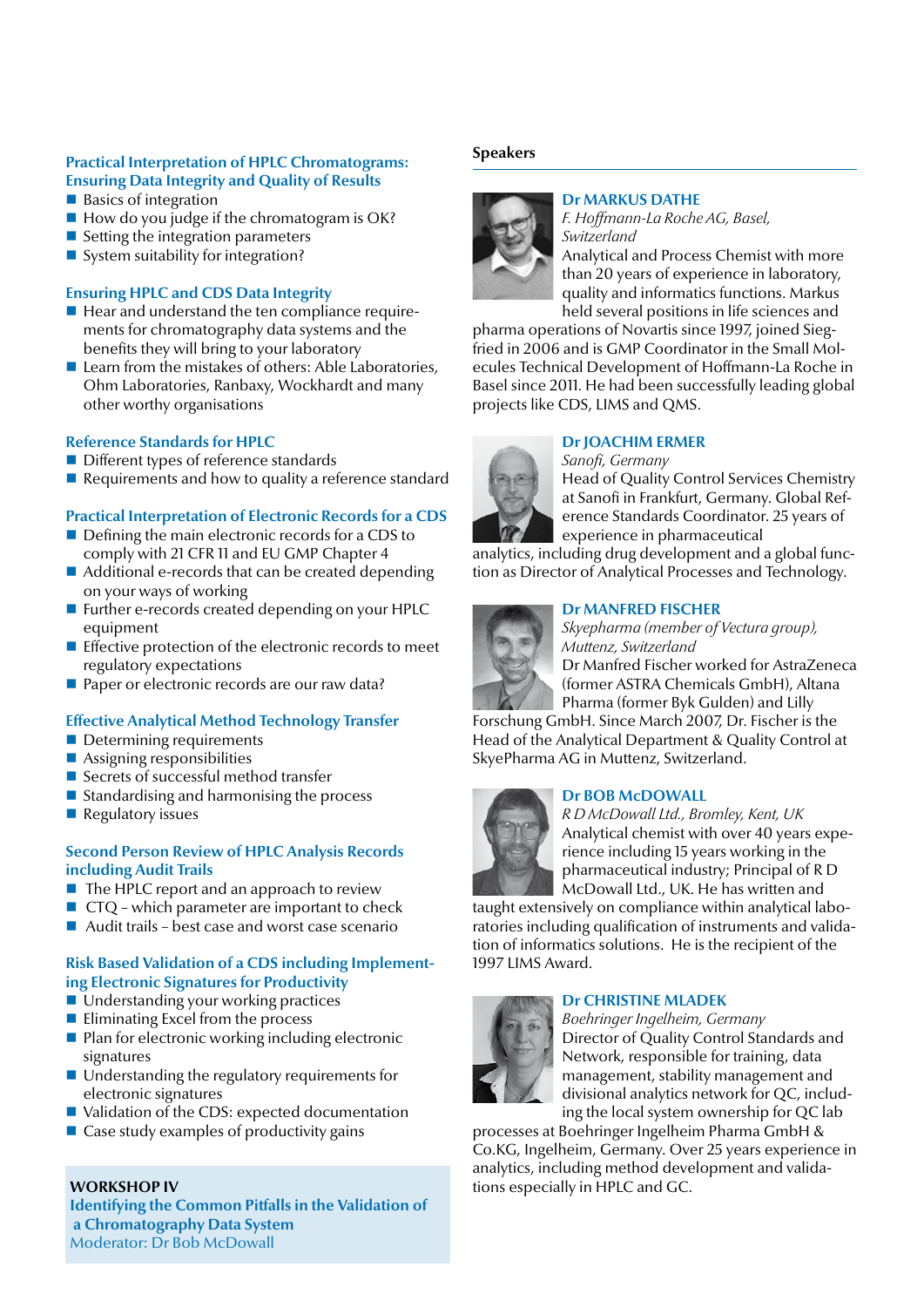**Reservation Form: CONCEPT HEIDELBERG P.O. Box 10 17 64 69007 Heidelberg Germany**

**Reservation Form:**<br>  $\bullet$  + 49 6221 84 44 34 **@ info@c** 

**info@concept-heidelberg.de Internet:**

**www.gmp-compliance.org**

### **Date**

**New USP & FDA Approaches for HPLC** Tuesday 15 May 2018, 09.00 - 18.00 h (Registration and coffee 08.30 – 09.00 h) Wednesday 16 May 2018, 08.30 - 18. 00 h Thursday, 17 May 2018, 08.30 – 15.30 h

### **Post Conference Workshop Audit Trail Review**

Friday, 18 May 2018, 09.00 h - 16.00h (Registration and coffee 08.30 h - 09.00h)

### **Venue**

Corinthia Hotel Prague Kongresova 1 14069 Prague, Czech Republic Phone + 420 261 191 111 Fax +420 261 225 011 prague@corinthia.com

### **Fees (per delegate plus VAT)**

### **New USP & FDA Approaches for HPLC**

ECA Members € 1,791 APIC Members € 1,890 Non-ECA Members € 1,990 EU GMP Inspectorates € 995 The conference fee is payable in advance after receipt of

invoice and includes conference documentation, dinner on the first day, lunch on all three days and all refreshments. VAT is reclaimable.

### **New USP & FDA Approaches for HPLC + CDS Audit Trail Review Post Conference Workshop**

ECA Members € 2,290 APIC Members € 2,390 Non-ECA Members € 2,490 EU GMP Inspectorates € 1,245 The conference fee is payable in advance after receipt of invoice and includes conference documentation, dinner on the first day, lunch on all four days and all refreshments. VAT is reclaimable.

### **CDS Audit Trail Review Post Conference Workshop**

ECA Members € 790 APIC Members € 840 Non-ECA Members € 890 EU GMP Inspectorates € 445 The fee is payable in advance after receipt of invoice and includes conference documentation, lunch and all refreshments. VAT is reclaimable.

### **Accommodation**

CONCEPT HEIDELBERG has reserved a limited number of rooms in the conference hotel. You will receive a room reservation form when you have registered for the event. Reservation should be made directly with the hotel. Early reservation is recommended.

### **Registration**

Via the attached reservation form, by e-mail or by fax message. Or you register online at www.gmp-compliance.org.

### **Conference language**

The official conference language will be English.

### **Organisation and Contact**

CONCEPT HEIDELBERG P.O. Box 10 17 64 D-69007 Heidelberg Germany Phone +49 (0) 62 21/84 44-0 Fax +49 (0) 62 21/84 44 34 E-mail: info@concept-heidelberg.de www.concept-heidelberg.de

### **For questions regarding content please contact:**

Dr Günter Brendelberger (Operations Director) at +49-62 21/84 44 40, or per e-mail at brendelberger@concept-heidelberg.de.

### **For questions regarding reservation, hotel, organisation etc., please contact:**

Mr Niklaus Thiel (Organisation Manager) at +49-62 21/84 44 43, or per e-mail at thiel@concept-heidelberg.de.

### **Social Event**

In the evening of the first course day, you are cordially invited to a social event. This is an excellent opportunity to share your experiences with colleagues from other companies in a relaxed atmosphere.





Participants of this Course can purchase the 2nd Edition of Dr Bob McDowall's book "Validation of Chromatography Data Systems" (Royal Society of Chemistry ) with a discount of 20%! You will receive the order form for the book at the course.

delberg will use<br>I hereby declare<br>sed. Concept He<br>th this order or s<br>to third parties<br>ance.org/eca\_p<br>ance.org/eca\_p mai Diata Concept Heide<br>of this order, for which I h<br>tai is store in and processing the state is store in and process<br>tai is store in and processing<br>a will not be disclosed to:<br>Di/www.gmp-complian<br>inve via the contact form **Privacy Policy:**<br>
of my Personal L<br>
of my Personal L<br>
processing of this<br>
processing the middle process and data with<br>
process and data in the law of the law of the law<br>
process and data the law of the data at any time<br>

**General terms and conditions**<br>In a conditions and conditions the convert HIDCLERG reserves the right of the other and and the main of the controller and above fees are due in case. Principly by registering for this even, sulated<br>sage. In<br>d us, you<br>. made<br>t will not **nt:** This is a binding registration and above fees are due in<br>lation or non-appearance. If you can above fees are due in<br>lation or non-appearance. If you can like heart, you that is a good to consider the point of time a Important This<br>of cancellation<br>to inform us in we<br>case young to the case<br>case young to the pay<br>will have to pay<br>the payment yet<br>the payment yet of the condition

days  $\overline{10}$ on speakers winour increased and the same of the speaker of the speaker of the speaker of the speaker of the speaker of the speaker of the speaker of the speaker of the speaker of the speaker with  $\alpha$ structors, or s<br>must be cance<br>will receive a<br>be responsible<br>due to a cance<br>**Terms of pay**<br>**Terms of pay** 

e conference you have two option<br>come a substitute colleague at any<br>entirely we must charge the follov ference 10 %,<br>erence 50 %<br>ference 100 % conf **General terms and conditions** care